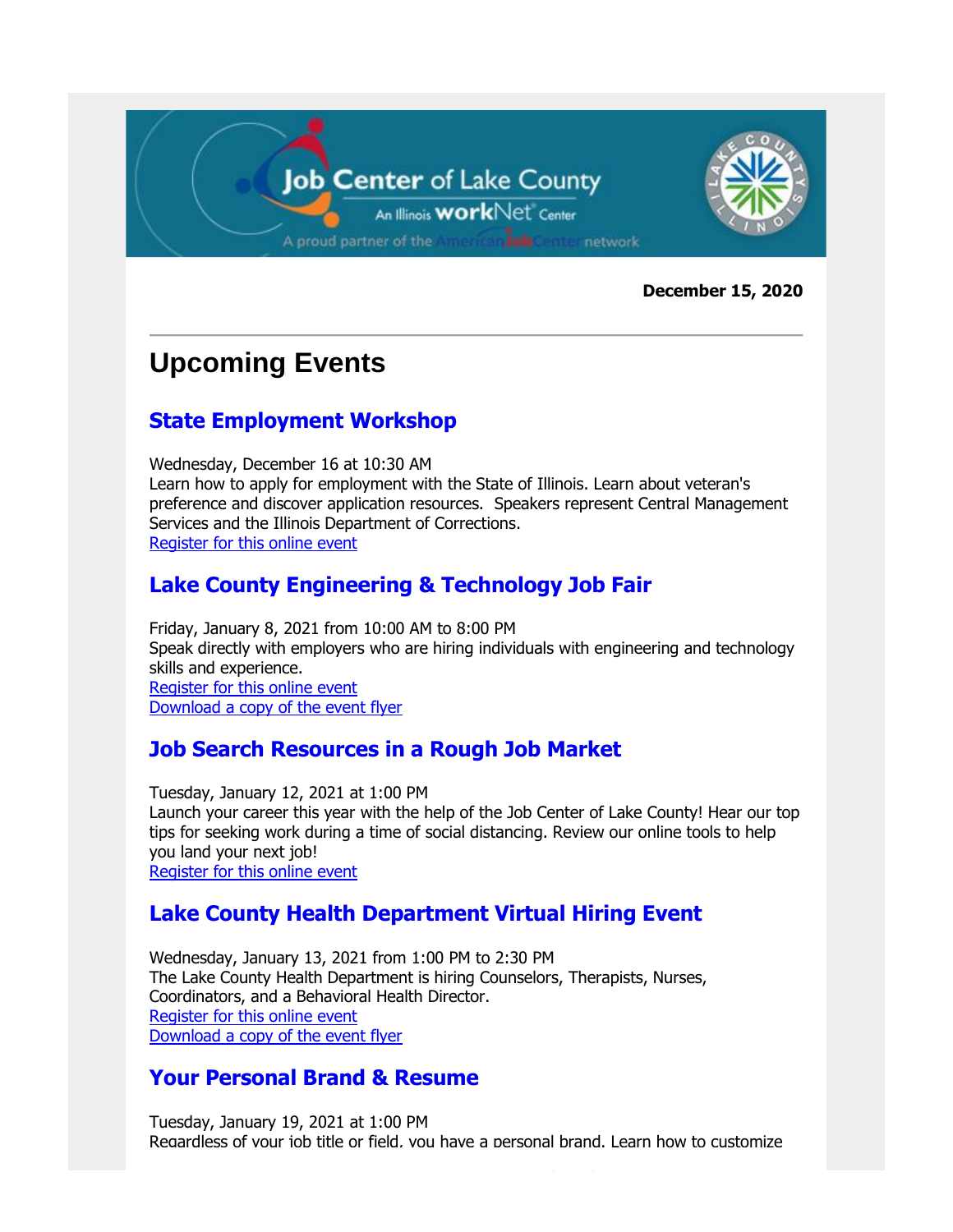#### **Job Center of Lake County Holiday Schedule**

The Job Center of Lake County will be closed on Dec. 24, Dec. 25, & Jan. 1.

#### **Lake County Workforce Development is Hiring**

The **Career Resource Specialist** will be part of the team of professionals developing and delivering employment and training services and workshops including career awareness, program orientations, skills assessment, job readiness and job search workshops.

[See details and apply](https://gcc02.safelinks.protection.outlook.com/?url=https%3A%2F%2Flnks.gd%2Fl%2FeyJhbGciOiJIUzI1NiJ9.eyJidWxsZXRpbl9saW5rX2lkIjoxMDksInVyaSI6ImJwMjpjbGljayIsImJ1bGxldGluX2lkIjoiMjAyMDEyMTUuMzIwNzQ3ODEiLCJ1cmwiOiJodHRwczovL2xha2Vjb3VudHlpbC5zaWxrcm9hZC5jb20vZXBvc3RpbmdzL2luZGV4LmNmbT9mdXNlYWN0aW9uPWFwcC5qb2JpbmZvJmpvYmlkPTIxNzcyNiZjb21wYW55X2lkPTE1OTI0JnZlcnNpb249MSZzb3VyY2U9T05MSU5FJmpvYk93bmVyPTk3NzIxOCZhaWQ9MSJ9._rY-I_YjYcRbyaQ2p42TJZrzTyBqaNSdCv2lrqFKa3Y%2Fs%2F445485519%2Fbr%2F91925050646-l&data=04%7C01%7Cdharris%40lakecountyil.gov%7C74526a3242524882d60a08d8a1343fdd%7Cdd536cf592fd42ffa754e98666cb7a96%7C0%7C0%7C637436593074130741%7CUnknown%7CTWFpbGZsb3d8eyJWIjoiMC4wLjAwMDAiLCJQIjoiV2luMzIiLCJBTiI6Ik1haWwiLCJXVCI6Mn0%3D%7C3000&sdata=w4bFu3RT1x3GtkP6NxSaNTDgc7XtpY2jg9GEjifreqQ%3D&reserved=0)

The **Youth Employment Specialist** will be part of the team of professionals responsible for business outreach, employer networking and relationship building. The Employment Specialist will identify new businesses contacts/customers through prospecting, cold calling, networking, and collaboration with Job Center partners, youth serving programs and high schools.

[See details and apply](https://gcc02.safelinks.protection.outlook.com/?url=https%3A%2F%2Flnks.gd%2Fl%2FeyJhbGciOiJIUzI1NiJ9.eyJidWxsZXRpbl9saW5rX2lkIjoxMTAsInVyaSI6ImJwMjpjbGljayIsImJ1bGxldGluX2lkIjoiMjAyMDEyMTUuMzIwNzQ3ODEiLCJ1cmwiOiJodHRwczovL2xha2Vjb3VudHlpbC5zaWxrcm9hZC5jb20vZXBvc3RpbmdzL2luZGV4LmNmbT9mdXNlYWN0aW9uPWFwcC5qb2JpbmZvJmpvYmlkPTIxNzcyNSZjb21wYW55X2lkPTE1OTI0JnZlcnNpb249MSZzb3VyY2U9T05MSU5FJmpvYk93bmVyPTk3NzIxOCZhaWQ9MSJ9.YuzeF49Ws4O1L0oyemZxi6dJeAKJgc54okHXvw3gV0U%2Fs%2F445485519%2Fbr%2F91925050646-l&data=04%7C01%7Cdharris%40lakecountyil.gov%7C74526a3242524882d60a08d8a1343fdd%7Cdd536cf592fd42ffa754e98666cb7a96%7C0%7C0%7C637436593074140701%7CUnknown%7CTWFpbGZsb3d8eyJWIjoiMC4wLjAwMDAiLCJQIjoiV2luMzIiLCJBTiI6Ik1haWwiLCJXVCI6Mn0%3D%7C3000&sdata=dGLm8pfGHrEy0MDHDmt2n5wYelc%2FP4lKsNf3EFPhP7Q%3D&reserved=0)

### **Contact** Eva Locke Lake County Workforce Development Phone: 847-377-3456 Email: [elocke@lakecountyil.gov](mailto:elocke@lakecountyil.gov)

stay connected



To stop receiving emails on this topic, **[manage your subscriber preferences](https://gcc02.safelinks.protection.outlook.com/?url=https%3A%2F%2Flnks.gd%2Fl%2FeyJhbGciOiJIUzI1NiJ9.eyJidWxsZXRpbl9saW5rX2lkIjoxMTQsInVyaSI6ImJwMjpjbGljayIsImJ1bGxldGluX2lkIjoiMjAyMDEyMTUuMzIwNzQ3ODEiLCJ1cmwiOiJodHRwczovL3B1YmxpYy5nb3ZkZWxpdmVyeS5jb20vYWNjb3VudHMvSUxMQUtFL3N1YnNjcmliZXIvZWRpdD9wcmVmZXJlbmNlcz10cnVlI3RhYjEifQ.-_xDOaHaNuilizcwlHOgC9JyWlUqCsT4kKzOoEkmmII%2Fs%2F445485519%2Fbr%2F91925050646-l&data=04%7C01%7Cdharris%40lakecountyil.gov%7C74526a3242524882d60a08d8a1343fdd%7Cdd536cf592fd42ffa754e98666cb7a96%7C0%7C0%7C637436593074150654%7CUnknown%7CTWFpbGZsb3d8eyJWIjoiMC4wLjAwMDAiLCJQIjoiV2luMzIiLCJBTiI6Ik1haWwiLCJXVCI6Mn0%3D%7C3000&sdata=%2BaQ6rQwVQ50y75SHKe17zLF7zeHfJz3KeCXZOR41AKs%3D&reserved=0)** here.

[Lake County Website](https://gcc02.safelinks.protection.outlook.com/?url=https%3A%2F%2Flnks.gd%2Fl%2FeyJhbGciOiJIUzI1NiJ9.eyJidWxsZXRpbl9saW5rX2lkIjoxMTUsInVyaSI6ImJwMjpjbGljayIsImJ1bGxldGluX2lkIjoiMjAyMDEyMTUuMzIwNzQ3ODEiLCJ1cmwiOiJodHRwOi8vd3d3Lmxha2Vjb3VudHlpbC5nb3YvIn0.RVwNMELcsHT93VrCHPlH2WMafev6IwF6w_o-qw7LNno%2Fs%2F445485519%2Fbr%2F91925050646-l&data=04%7C01%7Cdharris%40lakecountyil.gov%7C74526a3242524882d60a08d8a1343fdd%7Cdd536cf592fd42ffa754e98666cb7a96%7C0%7C0%7C637436593074160606%7CUnknown%7CTWFpbGZsb3d8eyJWIjoiMC4wLjAwMDAiLCJQIjoiV2luMzIiLCJBTiI6Ik1haWwiLCJXVCI6Mn0%3D%7C3000&sdata=mI2Y7wO4T08anDnQp0GwRnxBm9BCPdzu54Y6a7Wan7c%3D&reserved=0)

This email was sent to *dharris@lakecountyil.gov* using GovDelivery Communications Cloud on behalf of: Lake County Illinois · 18 N. County Street · Waukegan, IL 60085